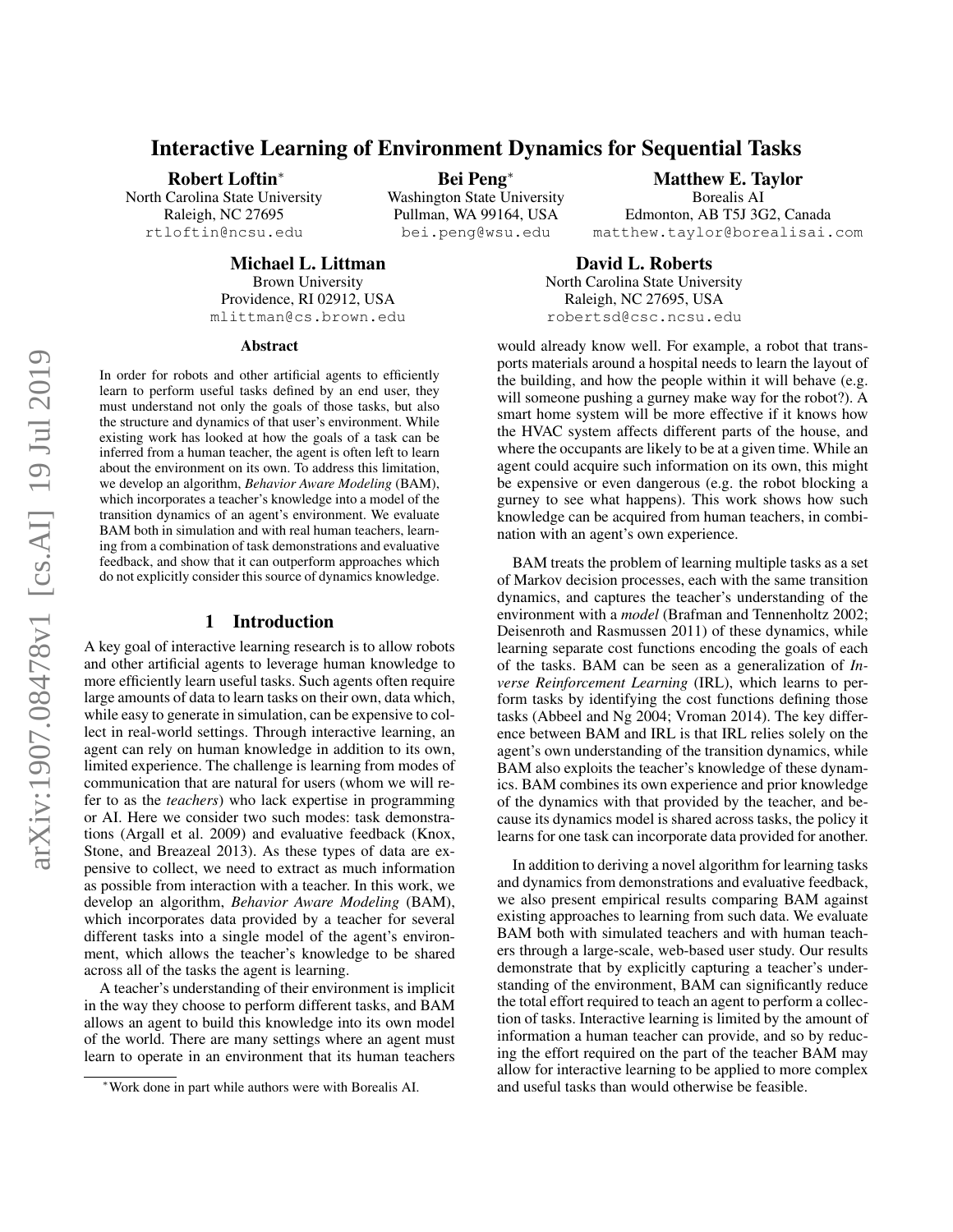## 2 Related Work

This work considers the case where a human teacher demonstrates a set of tasks, and then provides evaluative feedback while the agent attempts to perform these tasks itself. As there is no observable cost function, standard reinforcement learning methods cannot be directly applied. For learning from demonstrations, the simplest approach would be *behavioral cloning* (Bain and Sammut 1995; Pomerleau 1989), where a supervised learning algorithm is used to find a mapping from states to actions based of the teacher's actions. Behavioral cloning, however, often struggles to find robust policies for sequential tasks (Ross, Gordon, and Bagnell 2011; Atkeson and Schaal 1997). By using knowledge of the dynamics of the environment, and finding cost functions describing the tasks being taught, inverse reinforcement learning can produce policies which are robust over longer time horizons, and which generalize to states not encountered during training (Abbeel and Ng 2004; Ng and Russell 2000).

The dynamics knowledge on which IRL depends is sometimes provided in the form of explicit state transition probabilities (Ramachandran 2007; Syed, Bowling, and Schapire 2008), but in more realistic settings the agent must acquire this information through its own interaction with the environment (Abbeel and Ng 2004; Bloem and Bambos 2014; Boularias, Kober, and Peters 2011). In contrast to existing IRL approaches, the algorithm described here learns about the dynamics based on the teacher's demonstrations and feedback. BAM interprets teacher actions in much the same way as many existing IRL algorithms (Ramachandran 2007; Neu and Szepesvári 2007; Vroman 2014), assuming that each action is sampled from a Boltzmann distribution based on the expected return values, or Q-values, for possible actions in the current state. BAM is most closely related to Maximum-Likelihood IRL (ML-IRL) (Vroman 2014), in which these Q-values are assumed to be computed through a differentiable, *soft* value iteration process, and costs are found via gradient ascent on the log-likelihood of the data.

We note that other recent work has taken a similar approach to ours, learning both cost functions and dynamics parameters from human demonstrations via a maximumlikelihood IRL algorithm (Herman et al. 2016). In contrast to that work however, this work demonstrates that incorporating teacher knowledge into an agent's dynamics model is beneficial in the context of real-time, interactive learning. We also consider the problem of learning multiple tasks (with multiple cost functions) simultaneously. Finally, our algorithm can incorporate positive and negative feedback from the teacher, relying on a variation of the Bayesian interpretation of feedback developed in (Loftin et al. 2016).

### 3 Algorithms

The behavior-aware modeling algorithm assumes that information coming from the teacher, both demonstrations of the target tasks and evaluative feedback given in response to the agent's behavior, depends on some state-action value function Q known only to the teacher. This Q-function itself depends on the cost function  $C$  which the teacher associates

with the current task, as well as the teacher's internal model T of the dynamics of the environment (which we assume is equivalent to the true dynamics). We then assume that the Qfunction for a task is computed via a finite number of steps of the same *soft* value iteration used in ML-IRL, defined by

$$
Q_t(s, a) = -C(s) + \sum_{s' \in S} T(s, a, s')V_{t-1}(s')
$$
 (1)

$$
V_t(s) = \sum_{a \in A} Q_t(s, a) \frac{1}{Z_t(s)} e^{\beta Q_t(s, a)},
$$
 (2)

where  $Z(s) = \sum_{a \in A} e^{\beta Q_t(s,a)}$  is a normalization term. This soft value iteration has the advantage of being differentiable, and accounts for the teacher's potentially suboptimal behavior. It also allows the teacher's actions and feedback to depend on states that it would not under optimal planning.

The BAM algorithm estimates T and the cost  $C_i$  for each task i by maximizing their probability given the data provided by the teacher (feedback and demonstrated actions), as well as the agent's direct observations of state transitions. We divide the training data provided to BAM into a set  $D_T$  containing the teacher's actions and feedback, and a set  $D<sub>E</sub>$  containing the state transitions observed when either the teacher or the agent takes an action. We further divide  $D_T$  into sets  $D_T^i$  for each task i being taught.  $D_E$ consists of state transitions  $\sigma = \{s, a, s'\}$ , while each set  $D_T^i$  consists of state-action pairs  $\varsigma = \{s, a\}$  and feedback events  $\vartheta = \{s, a, f\}$ . Similar to Bayesian IRL (Ramachandran 2007), BAM assumes that a teacher samples actions from a Boltzmann distribution such that  $p(a|s) \propto e^{\beta Q(s,a)}$ .

To incorporate positive and negative feedback, we employ a version of the SABL feedback model developed in (Loftin et al. 2016). This version, which we refer to as *Advantage*-SABL (A-SABL), defines the probability of receiving a positive or negative feedback signal from the teacher in terms of the *advantage* of the most recent action. Specifically, we define the advantage of action  $a_t$  as  $\delta_t = \hat{Q}(s_t, a_t) - \frac{1}{|A|} \sum_{a' \in A} Q(s_t, a')$  (the advantage under a random policy). The probabilities of receiving positive feedback  $f^+$  or negative feedback  $f^-$  for  $a_t$  are then

$$
p(f_t = f^+|s_t, a_t) = (1 - \mu^+) [(1 - 2\epsilon)\sigma(\alpha \delta_t) + \epsilon]
$$
 (3)

$$
p(f_t = f^- | s_t, a_t) = (1 - \mu^-) [(1 - 2\epsilon)\sigma(-\alpha\delta_t) + \epsilon], (4)
$$

where  $\sigma(x) = 1/(1 + e^{-x})$ . The probability of receiving no feedback is simply  $1 - p(f_t) = f^+|s_t, a_t) - p(f_t) =$  $f^{-}|s_t, a_t$ ).  $\mu^{+}$  and  $\mu^{-}$  are tunable parameters that define the probability of receiving *explicit* feedback given that the teacher interprets an action as correct or incorrect, while  $\epsilon$  is the teacher's error rate, and  $\alpha$  is a scale factor.

#### 3.1 Behavior Aware Modeling

BAM works with a parametric space of dynamics models and cost functions, and computes maximum likelihood estimates of the parameters  $\theta$  of the dynamics model  $T_{\theta}$ , as well as the parameters  $\phi_i$  of the cost functions  $C_{\phi_i}$  for each of the tasks being taught. Both the dynamics parameters  $\theta$  and the parameters of  $\phi_i$  of each cost function (which we write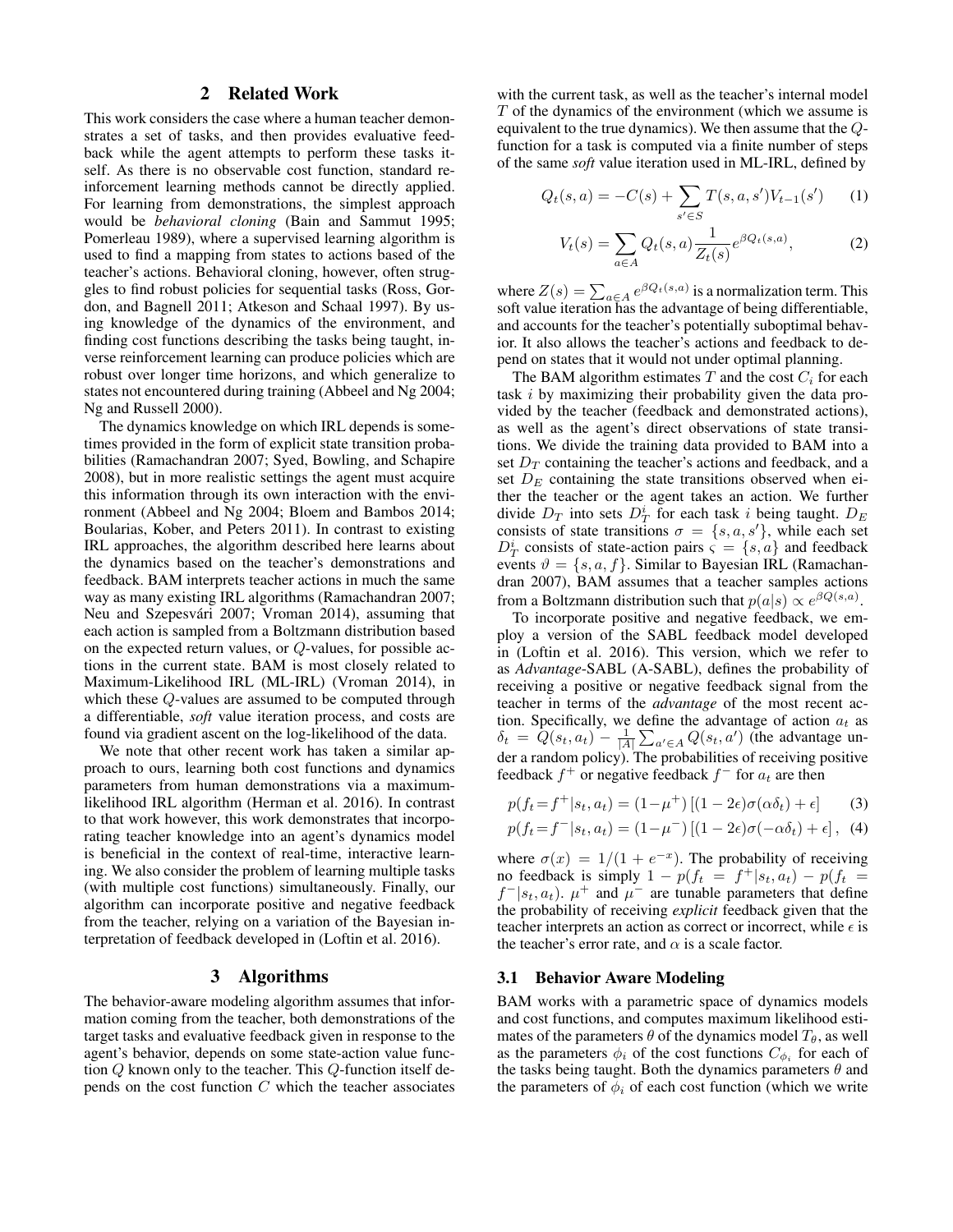compactly as  $\hat{\phi}$ ) are learned via gradient ascent on their logprobability, that is, BAM maximizes the objective function:

$$
L(\theta, \hat{\phi}; D_T, D_E) = \sum_{i=1}^{|D_T|} \left[ \ln p(D_T^i | Q_{\theta, \phi_i}) + \ln n(\phi_i) \right]
$$

$$
+ \sum_{\sigma \in D_E} \ln T_{\theta}(s, a, s') + \ln m(\theta), \quad (5)
$$

where  $Q_{\theta, \phi_i}$  is the Q-function computed under the model  $T_{\theta}$ , for the task defined by  $C_{\phi_i}$ , and where  $n(\phi)$  and  $m(\theta)$ are regularization terms. The most computationally difficult part of the optimization is the gradient of  $\ln p(D_T^i|Q_{\theta,\phi_i})$ w.r.t.  $\theta$  and  $\phi$ . The gradient w.r.t.  $\theta$ ,

$$
\nabla_{\theta} \ln p(D_T^i | Q_{\theta, \phi_i}) =
$$
\n
$$
\sum_{\varsigma \in D_T} \left[ \beta \nabla_{\theta} Q_{\theta, \phi_i}(s, a) - \sum_{a' \in A} \pi(s, a') \beta \nabla_{\theta} Q_{\theta, \phi_i}(s, a') \right]
$$
\n
$$
+ \sum_{\vartheta \in D_T} \nabla_{Q_{\theta, \phi_i}(s)} \left[ \ln p(f|s, a, Q_{\theta, \phi_i}(s)) \right] \frac{\partial}{\partial \theta} Q_{\theta, \phi_i}(s), \quad (6)
$$

where  $\pi(s, a) = \frac{1}{Z(s)} e^{Q_{\theta, \phi_i}(s, a)}$ , depends on  $\nabla_{\theta} Q_{\theta, \phi_i}(s, a)$ and on  $\frac{\partial}{\partial \theta} Q_{\theta, \phi_i}(s)$ , the Jacobian of the Q-values for state s w.r.t.  $\theta$ . The gradient for  $\phi_i$  takes the same form. We assume that  $Q_{\theta, \phi_i} = Q^{\tau}$ , where  $Q^{\tau}$  is the  $\tau$ th step of a soft value iteration process. For state  $s$  and action  $a$  we then have

$$
\nabla_{\theta} Q^{t}(s, a) = -C_{\phi_{i}}(s)
$$
  
+ 
$$
\sum_{s' \in S} T_{\theta}(s, a, s') \left[ \nabla_{\theta} \ln T_{\theta}(s, a, s') + \nabla_{\theta} V^{t-1}(s') \right],
$$
 (7)

$$
\nabla_{\phi_i} Q^t(s, a) = - \nabla_{\phi_i} C_{\phi_i}(s)
$$
  
+ 
$$
\sum_{s' \in S} T_{\theta}(s, a, s') \nabla_{\phi_i} V^{t-1}(s'),
$$
 (8)

and for both  $\theta$  and  $\phi_i$  we have

$$
\nabla V^t(s) =
$$
  

$$
\sum_{a \in A} \pi^t(s, a) \left[ (1 - \beta Q^t(s, a) + \beta V^t(s)) \nabla Q^t(s, a) \right], \quad (9)
$$

where  $\pi^t(s, a) \propto e^{-\beta Q^t(s, a)}$ , that is,  $\pi^t$  is the Boltzmann action distribution for state s. In our implementation, we first accumulate the likelihood terms for all demonstrated actions and feedback before computing this gradient. Rather than maximizing Equation 5 for the  $\theta$  and  $\ddot{\phi}$  simultaneously, we have found empirically that alternating between optimizing  $\phi$  and optimizing  $\theta$  is more efficient and reliable in finding good estimates of the dynamics and cost-functions.

#### 4 Simulated Teacher Experiments

To understand how learning dynamics can reduce the effort needed to teach a set of behaviors, we compare BAM against two other approaches to interactive learning, using data generated by a simulated teacher. We consider three classes of

learning problems, which we refer to as *domains*, with discrete state and action spaces. For each domain, we define multiple *environments*, where each environment is defined by its specific transition probabilities, which are initially unknown to the learning agents. Within each environment, we define one or more *tasks*, each defined by different cost function, which are also unknown. In our experiments, an individual agent attempts to learn all the tasks within a single environment. Each environment also defines a space of possible dynamics models and cost functions which the agents must choose from. In all three domains, the true cost functions were zero everywhere except for the goal states.

The first domain, which we refer to as *navigation* (see Figures 1a, 1b), is a grid world in which any grid cell may be blocked by an obstacle. Each task in this domain is defined by a goal location, while the dynamics are defined by the set of cells that are blocked by obstacles. The space of cost functions has one parameter for each cell in the grid, potentially allowing obstacles to be represented as high-cost cell. The dynamics model also has one parameter per cell, and a transition into cell *i* fails with probability  $1/(\hat{1} + e^{-\theta_i})$ .

The two other domains are grid worlds, in which each grid cell has an additional feature which affects the transition dynamics, such that multiple states correspond to single cell. In the *farming* domain (see Figures 1c, 1d), the agent may carry one of three farm implements (a plow, a sprinkler, or a harvester), and the implement it carries determines which cells it is able to enter. Cells representing dirt fields require the plow, while cells with immature crops require the sprinkler, and cells with fully grown crops require the harvester. There are also cells in which the agent can pick up each implement. Tasks are defined by groups of cells that the agent must reach. The space of dynamics models is a space of mappings from each implement to the probability that it works on a certain type of cell, that is, a mapping from the three implements to distributions over the three cell types.

In the *gravity* domain there are four possible gravity directions, and the agent cannot move in the direction opposite to the current gravity. A task is defined by a goal cell, and certain cells allow the agent to change the gravity direction so that it can reach the goal. Each of these cells has a color which determines how it changes the direction of the gravity, and the space of dynamics models is a space of mappings from colors to distributions over the gravity directions. The cost function spaces for the farming and gravity domains allow independent cost for every grid cell (but not every state).

#### 4.1 Alternative Algorithms

We wish to determine whether incorporating teacher knowledge into the agent's dynamics model allows for more efficient learning than using a model built solely from directly observed state transitions. As the BAM algorithm can be viewed as a generalization of maximum-likelihood IRL to the problem of learning transition dynamics, we compare BAM against a version of ML-IRL that uses a dynamics model which does not incorporate information from the teacher. This *model-based* IRL algorithm first finds a maximum-likelihood model of the transition dynamics based only on the observed transitions in  $D<sub>E</sub>$ , and then uses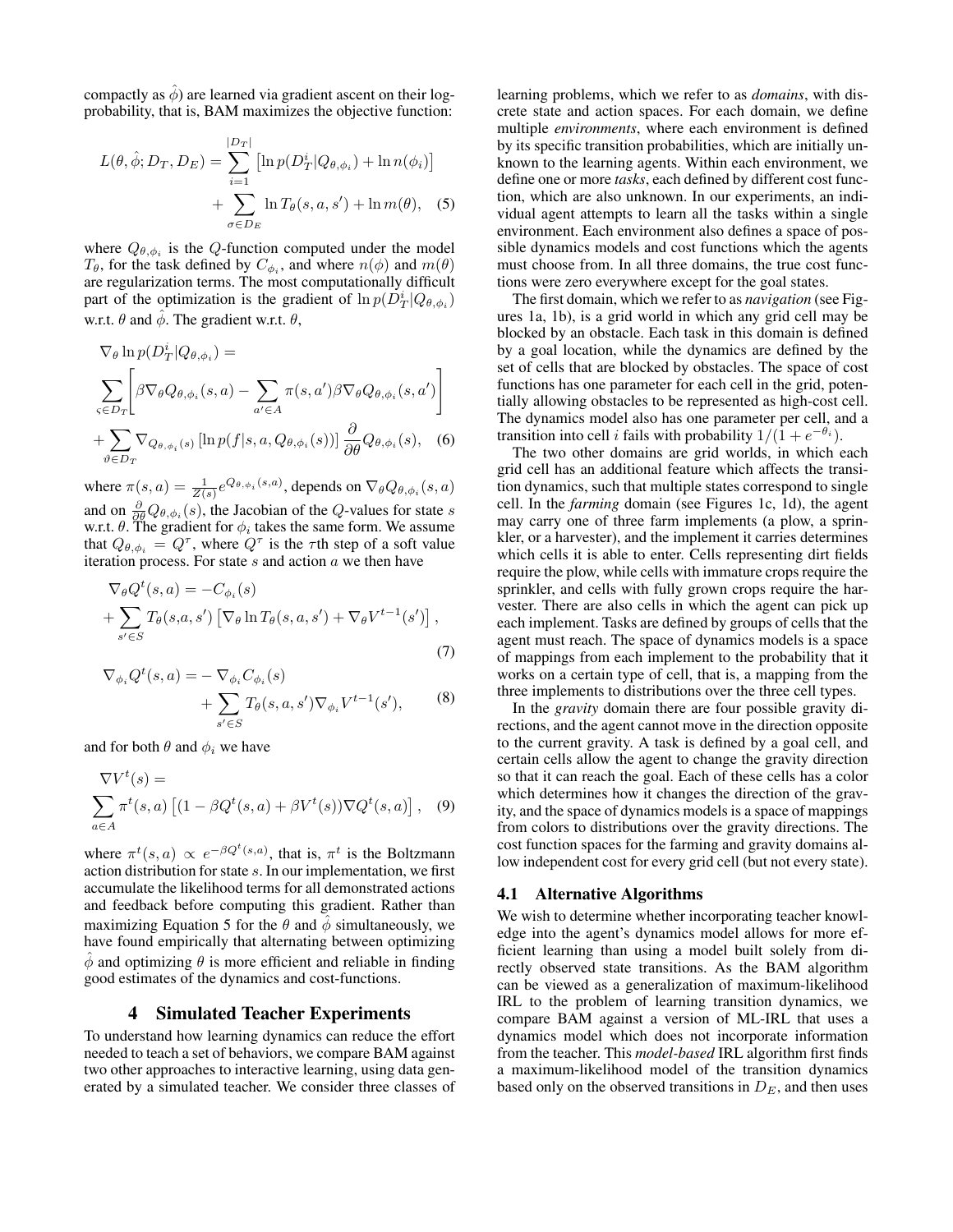

Figure 1: Four of the learning environments used in both the simulated teacher and human subjects experiments. The goal locations are highlighted with either orange circles or green squares.

ML-IRL to find the cost function for each task. Model-based IRL selects its dynamics model from the same spaces of models as BAM does, and selects its actions greedily.

Both BAM and ML-IRL generalize to states for which they have received no teacher data by learning cost functions that describe the tasks being taught. As this approach may be ineffective, or even counterproductive in some cases, we also compare BAM against a *behavioral cloning* algorithm, one that uses a tabular representation that does not generalize between different states. To incorporate both feedback and demonstrations, our behavioral cloning algorithm finds a table of Q-values for each state-action pair, rather than a policy, and selects its actions greedily (as with BAM and model-based IRL). These Q-values, however, can be interpreted simply as the log-probabilities of each action, with the greedy policy selecting the most probable action.

#### 4.2 Learning from Demonstration

In our first set of experiments, the simulated teacher only provided demonstrations, and the agent did no exploration on its own. In each *round*, a single demonstration of the optimal policy was given for each task in the current environment, after which the agent updated its policies for each of these tasks to incorporate the new demonstrations. To best reflect the behavior of real teachers, each demonstration was terminated after the goal state was reached, with a final action allowing the agent to observe the teacher remaining at the goal. We evaluated the set of policies an agent learned at a given point in time by their *total return*, that is, the sum of the expected returns of policies for each task. The expected return of was estimated by running 50 simulated episodes following a policy (the agent did not see these episodes).

Figure 2 shows the total return of the policies learned by each of the algorithms, as a percentage of the total return of the optimal policies, and plotted against the number of rounds of demonstrations. We can see that BAM substantially outperforms both algorithms in the farming environments, while outperforming behavioral cloning in the gravity environments, and model-based IRL in the Doorway environment. Furthermore, we can see that BAM dominates the other algorithms in that it always performs at least as well as the strongest alternative, while model-based IRL and behavioral cloning perform inconsistently.

The apparent advantage of the BAM algorithm over model-based IRL in the Doorway environment (see Figure 1b) is of particular interest. The initial state in this environment is randomly chosen from the bottom three rows of the grid, such that the agent must go through the doorway to reach any of the goals. While the walls are never encountered during the optimal demonstrations, BAM is able to identify the location of the doorway and share this information across all four tasks. This example suggests that inferring a teacher's dynamics model may be an effective alternative to extracting intermediate policies, commonly represented as *options* (Sutton, Precup, and Singh 1999) in RL, from human demonstrations. Rather than learning policy for going through the doorway, BAM can find a dynamics model which leads the agent to use the doorway, thus capturing the same behavior. Model-based IRL, however, must encode the doorway within its task-specific cost functions, and so must learn this behavior separately for each task.

The BAM algorithm also has an advantage in the farming environments. In both of these environments, the agent must move away from the target field to retrieve the plow. While the agent never directly observes the fact that the other implements do not work for the target field, it can infer this outcome from the fact that the teacher went out of their way to reach the correct machine. Finally, we attribute the relatively strong performance of behavioral cloning in the navigation domains to the fact that the cloning agent follows a random policy until it reaches a state it has observed before (which does not take very long), after which it knows the optimal policy all the way to the goal. Even so, BAM still performs at least as well as behavioral cloning in these environments.

## 4.3 Global Cost Functions

One of the main advantages of the BAM algorithm in terms of reducing teacher effort is that it is able to share a teacher's knowledge across multiple tasks through the dynamics model. An alternative (and potentially simpler) approach to sharing such information would be to learn a global cost function in addition to the task specific cost functions, such that the policies learned for each task would be optimal for the sum of the global and task costs. The global cost function might encode much of the same teacher knowledge that BAM captures with its dynamics model. For exam-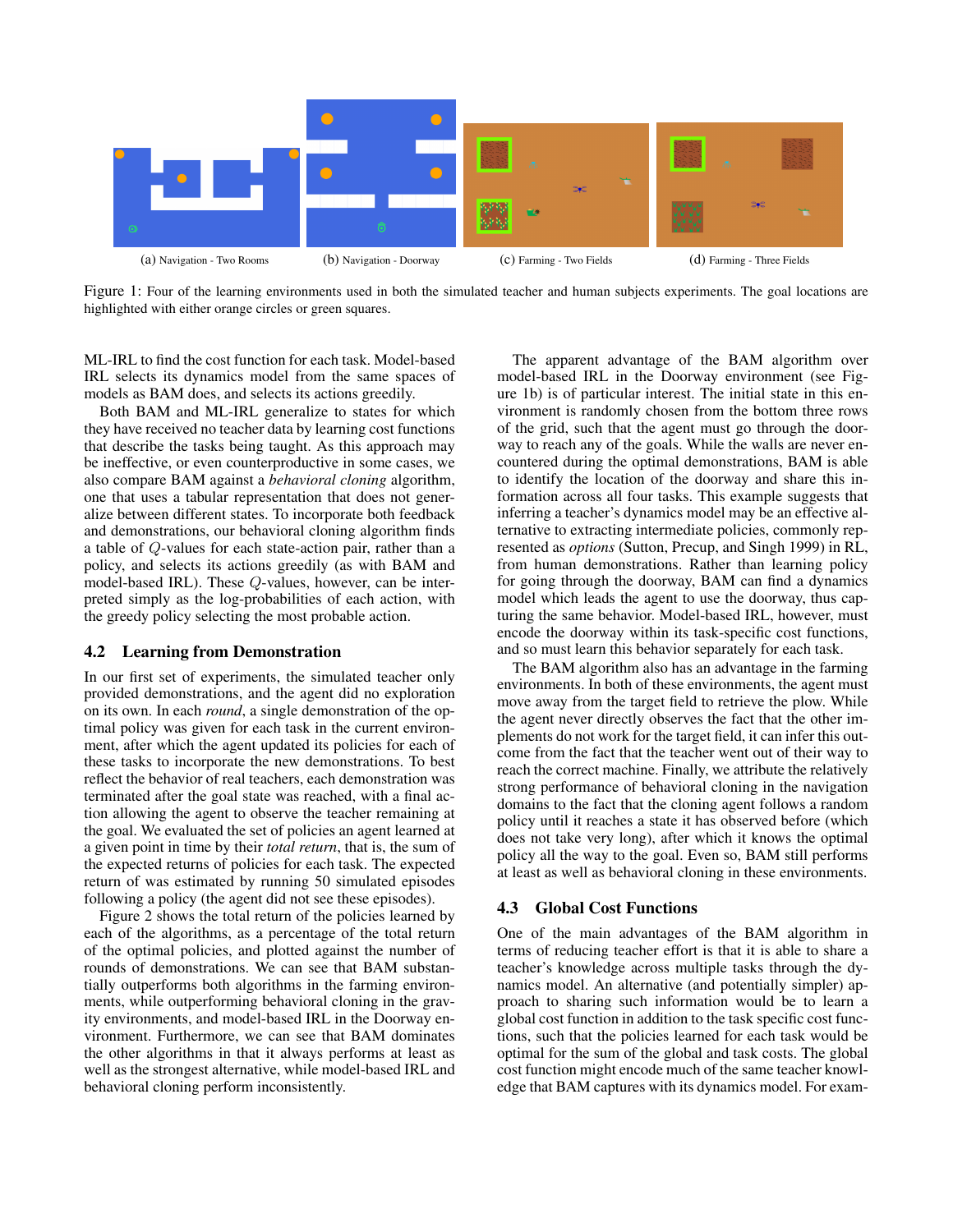

Figure 2: The total return of the policies learned by BAM, model-based IRL, and behavioral cloning, as a percentage of the total return for the optimal policies. Curves are averages over 50 separate agents learning from scratch.



Figure 3: The total return of the policies learned by BAM, model-based IRL, and model-based IRL with global costs, as a percentage of the total return for the optimal policies. Curves are averages over 50 separate agents learning from scratch.

ple, in the navigation domain, unobserved obstacles could be represented as states with a high global cost, with goals captured as low-cost states in the task-specific cost functions.

To understand the benefits of learning a global dynamics model, we compared a version of model-based IRL that learned a global cost function against both BAM and modelbased IRL without global costs. Figure 3 shows the results of these comparisons, using the same training protocol and environments as the experiments in Section 4.2. We can see that in most cases, the use of a global cost function offers little advantage over the model-based IRL algorithm, that is, the total return for the global cost algorithm is less than or equal to that of model-based IRL. In fact, we find that using a global cost function actually hurts performance in the gravity domain. This reflects the fact that a global cost function cannot capture the outcomes of unseen actions, only the immediate costs. The fact that BAM dominates the global

cost algorithm in the gravity and farming domains can be explained by noting that the space of global cost functions is much less constrained (and has many more parameters) than the space of dynamics models, such that the agent requires less data to learn a good dynamics model than it does a good global cost function. The simpler space of dynamics models is possible because we have domain-specific prior knowledge of the possible dynamics, knowledge which would be difficult to incorporate into a space of global cost functions.

#### 4.4 Demonstrations and Feedback

As we are interested in the case where the teacher uses a combination of demonstrations and evaluative feedback, we also conducted a set of experiments in which, for each round, the agent first observed a set of demonstrations of each task, and then attempted each task on its own while the simulated teacher provided feedback. These experiments (Figure 4)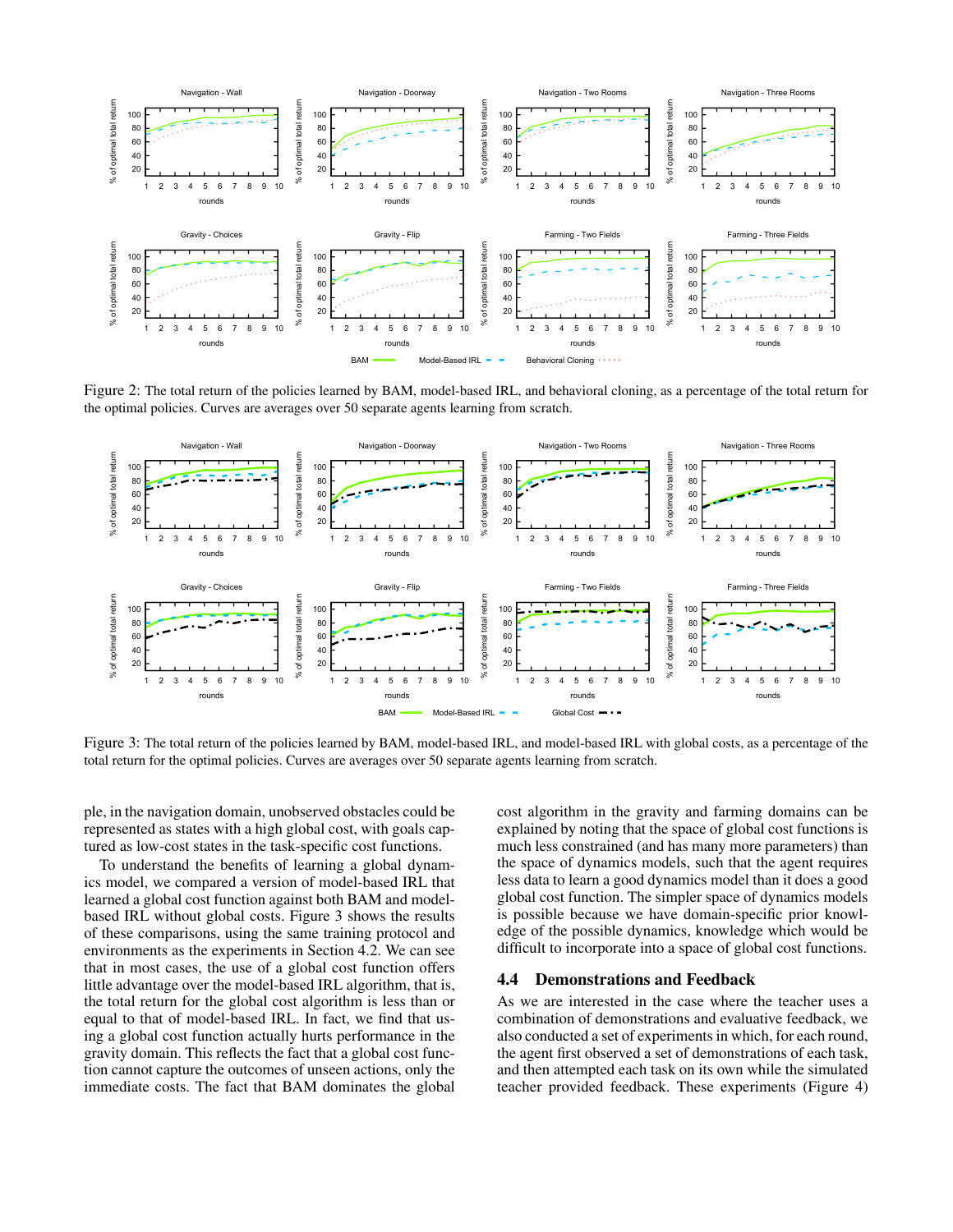

Figure 4: The total return (averaged over 50 episodes) of the policies learned by BAM, model-based IRL, and behavioral cloning, as a percentage of the total return for the optimal policies, learning from demonstrations and feedback combined. Curves are averages over 50 separate agents learning from scratch.

show a major improvement for model-based IRL in most domains, though BAM still has an advantage in the navigation environments. The improvements for model-based IRL the farming and gravity domains largely reflect the fact that the agent can now explore the environment under its own policies, and can therefore directly observe transitions that would not have been seen during the teacher's optimal demonstrations. This exploration is less valuable in the navigation domain, however, as the space of dynamics models is much more complex. Inferring the dynamics from the teacher's behavior is still more efficient in this domain than requiring that each obstacle be directly observed. As learning from feedback only (no demonstrations) in our domains proved to be very inefficient for all three algorithms, we did not evaluate BAM when learning from feedback alone.

### 5 Human-Subjects Experiments

As the purpose of this work is to allow non-expert humans to teach agents with less effort than is possible with existing approaches, we need to determine whether the BAM algorithm actually reduce this effort for real human teachers. We therefore compared BAM against the model-based IRL and behavioral cloning algorithms from Section 4.1 in a web-based user study in which participants each trained several learning agents in the four environments shown in Figure 1. Participants were recruited through the Amazon Mechanical Turk platform, and were paid \$3.00 US for completing the experiment. Each participant was randomly assigned to either the navigation or farming domain, and went through a brief tutorial showing them how to use the training interface in that domain. Participants assigned to the navigation domain first taught three agents in the Two Rooms environment, and then taught three agents in the Doorway environment. Those assigned to the farming domain first taught agents in the Two Fields environment, and then in the Three Fields environment. Between both domains we had a total of 58 unique

participants who completed the study, out of 129 (possibly non-unique) participants who began the experiment. These participants spent an average of 33 minutes (std. deviation 17 minutes) working on the study (including the tutorial).

#### 5.1 Learning Sessions

Participants taught one agent at a time, and could not return to an agent after moving on to the next one. The interface shown to the participants allowed them to take control of the agent and demonstrate a task, or ask the agent to try and perform the task itself. During demonstrations, the participant controlled the agent using the arrow keys to move up, down, left, or right. While the agent was acting on its own, participants had the option of providing positive and negative feedback using the keyboard as well. Participants were prompted to reset the environment to a random initial state after a task was completed, and had the option of moving the agent to desired start locations themselves. The participant could switch between tasks at any time, and the agent would associate any demonstrated action or feedback signal with the currently selected task. Participants were required to provide at least one demonstrated action for each task before being allowed to move on to teaching the next agent.

We compared the BAM algorithm against both behavioral cloning and model-based IRL. Participants were asked to train three agents in both of the environments they encountered, with each agent being controlled by a different learning algorithm. The order in which these algorithms were presented was randomized for each participant, and each agent was rendered with a different color to highlight the fact that it did not know what the previous agents had learned. The learning agents themselves were configured identically to the ones used in the simulation experiments (see Section 4). Learning updates only occurred after the participant ended a demonstration or an evaluation episode. Because the teacher had no way to demonstrate remaining in the same location,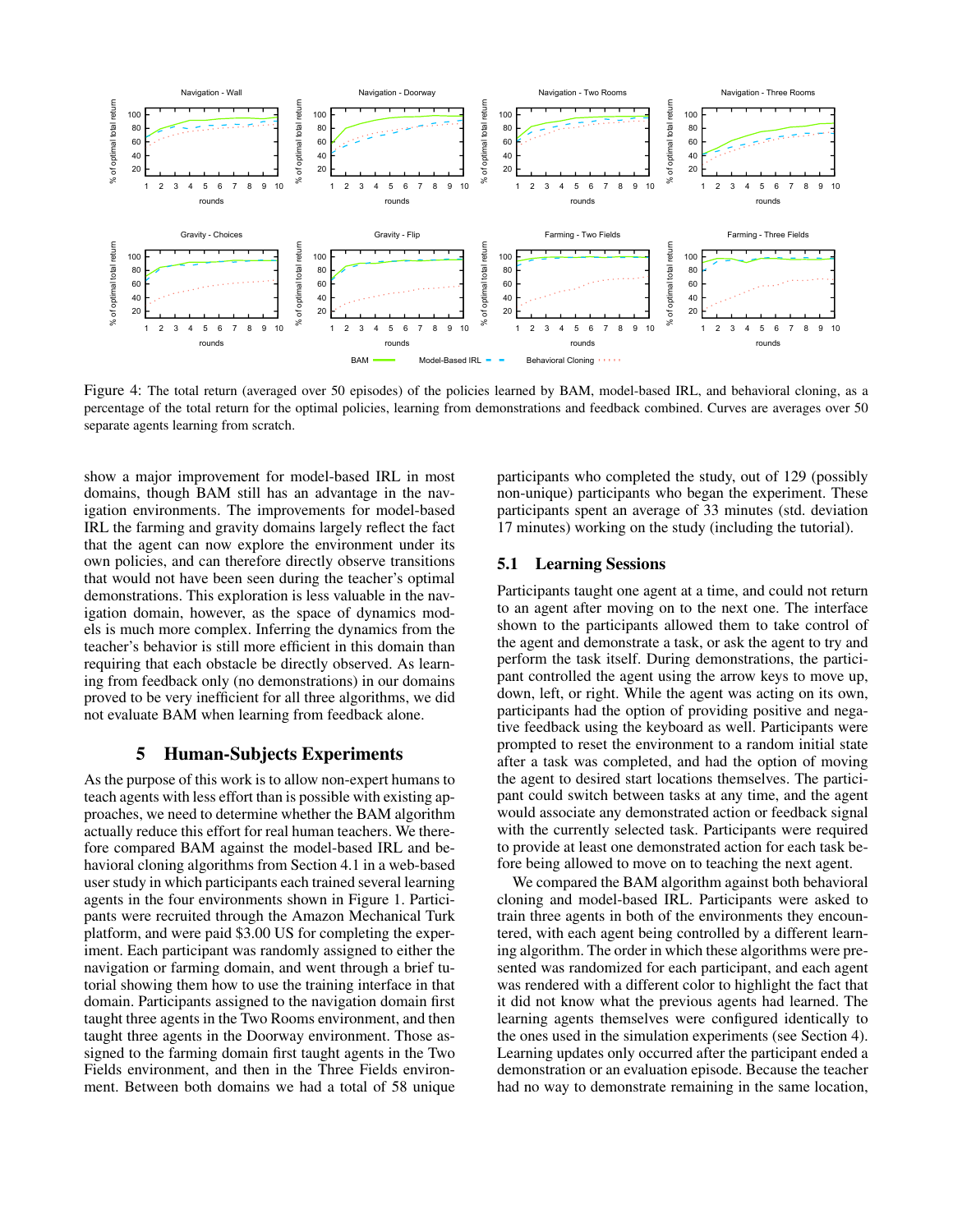Table 1: Results of the Mechanical Turk user study. Learning sessions were evaluated on whether the agent's policies reached 50% and 80% of the optimal total return, and on the number of episodes and the number of actions (under either the teacher or the agent's control) required on average to reach these thresholds. (\*) indicates that a value is significantly worse ( $p \le 0.05$ , t-test or Fisher's exact test) than the value for BAM, while (†) indicates that the result remains significant under a Benjamini-Yekutieli (Benjamini and Yekutieli 2001) correction for multiple comparisons (with a false discovery rate of 20%).

|                           | <b>Total Sessions</b> | <b>Successful</b> |        | <b>Episodes Required</b> |         | <b>Actions Required</b> |          |
|---------------------------|-----------------------|-------------------|--------|--------------------------|---------|-------------------------|----------|
| <b>Two Rooms</b>          |                       | 50%               | $80\%$ | 50%                      | 80%     | $50\%$                  | 80%      |
| BAM                       | 27                    | 24                | 14     | 7.0                      | 9.9     | 164.2                   | 215.9    |
| Model-Based IRL           | 27                    | 25                | *6     | 7.4                      | 12.8    | 168.1                   | 258.5    |
| <b>Behavioral Cloning</b> | 27                    | 17                | $*+1$  | 8.4                      | 20.0    | 207.3                   | 461.0    |
| <b>Doorway</b>            |                       | 50%               | $80\%$ | 50%                      | 80%     | $50\%$                  | $80\%$   |
| <b>BAM</b>                | 27                    | 19                | 5      | 9.7                      | 14.7    | 167.4                   | 217.6    |
| Model-Based IRL           | 27                    | 18                | 4      | $*12.9$                  | $*26.6$ | 215.4                   | $*441.2$ |
| <b>Behavioral Cloning</b> | 27                    | 12                | 4      | $*+13.7$                 | $*27.7$ | 271.0                   | $*517.7$ |
| <b>Two Fields</b>         |                       | 50%               | $80\%$ | 50%                      | 80%     | $50\%$                  | $80\%$   |
| <b>BAM</b>                | 31                    | 27                | 18     | 2.8                      | 3.6     | 61.4                    | 87.6     |
| Model-Based IRL           | 31                    | 27                | 12     | $*14.4$                  | $*+6.5$ | $*103.1$                | 131.0    |
| <b>Behavioral Cloning</b> | 31                    | $*+10$            | $*+0$  | $*18.4$                  | N/A     | $*272.1$                | N/A      |
| <b>Three Fields</b>       |                       | 50%               | 80%    | 50%                      | 80%     | 50%                     | 80%      |
| BAM                       | 31                    | 24                | 20     | 1.3                      | 1.6     | 26.9                    | 29.8     |
| Model-Based IRL           | 31                    | 22                | 12     | $*1.8$                   | $*12.4$ | $*+38.3$                | $*+53.0$ |
| <b>Behavioral Cloning</b> | 31                    | 17                | $*+2$  | $*12.7$                  | 7.5     | $*162.8$                | $*201.5$ |

at the end of a demonstration a synthetic no-op action was shown to the agent to allow it to identify goal states.

#### 5.2 Results

Table 1 shows the number of learning sessions in which the total return of the agent's policies reached 50% and 80% of the optimal total return, as well as the average number of episodes (including demonstrations and agent-controlled episodes) and individual actions (both teacher and agent actions) required for the agent to reach these thresholds. The total return was estimated by running each of the agent's learned policies for 1000 simulated episodes. We can see in Table 1 that BAM dominates the alternative algorithms in almost every case, save for the 50% threshold in the Two Rooms environment. For the 80% threshold in particular, BAM reduces the number of actions and episodes required across all four environments, and is more likely to reach 80% of the optimum. Multi-way ANOVA's (with algorithm, environment and session order as factors) show that BAM's advantages over model-based IRL and behavioral cloning in terms of the number of episodes and actions needed to reach the 50% and 80% thresholds are significant ( $p < 0.01$ ). Fisher's exact test's (for all environments combined) show that BAM's superior success rates versus the alternatives at the 80% threshold are also significant ( $p < 0.01$ ).

More specifically, in the Two Rooms environment (rows 3 to 5), Fisher's exact test shows that the difference in the number of sessions using BAM (14 sessions) and model-based IRL (6 sessions) that reached the 80% threshold is significant ( $p = 0.047$ ). In the Doorway environment (rows 7 to 9), t-tests also show that BAM requires significantly ( $p < 0.05$ ) fewer actions and episodes than the alternatives to reach the 80% threshold. To address multiplicity, we also perform a

Benjamini-Yekutieli (Benjamini and Yekutieli 2001) correction on all of the environment-specific comparisons. Though some results are no longer significant under this correction, BAM's advantages over model-based IRL in terms of the number of episodes required at the 80% threshold (column 6), and in terms of the number of actions required to reach the 50% threshold (column 7), are still significant in both the Two Fields and Three Fields environments. These results demonstrate that BAM is more efficient and more reliable in learning from human teachers than model-based IRL or behavioral cloning, meaning that an agent using BAM can learn more complex sets of behaviors than the alternatives, with no additional effort on the part of the teacher.

#### 6 Conclusions

In this work, we have presented a novel approach to interactive learning that takes full advantage of a teacher's understanding of the learning agent's environment. We have shown that BAM dominates existing approaches (which ignore the teacher's dynamics knowledge) across many different domains and measures of teacher effort. Future work will focus on scaling BAM to more complex problems. This includes replacing exact value iteration with sparse search in BAM's planning model, along the lines of (MacGlashan and Littman 2015). In many domains however, building a sufficiently accurate one-step model may be difficult, and so we are also interested in finding compact, high-level dynamics models (e.g. the value iteration networks developed in (Tamar et al. 2016)) that capture the teacher's knowledge of the environment. Finally, we are particularly interested in implementing BAM on physical robots, a key application area for interactive learning. Overall, we are extremely encouraged by BAM's performance in reducing teacher work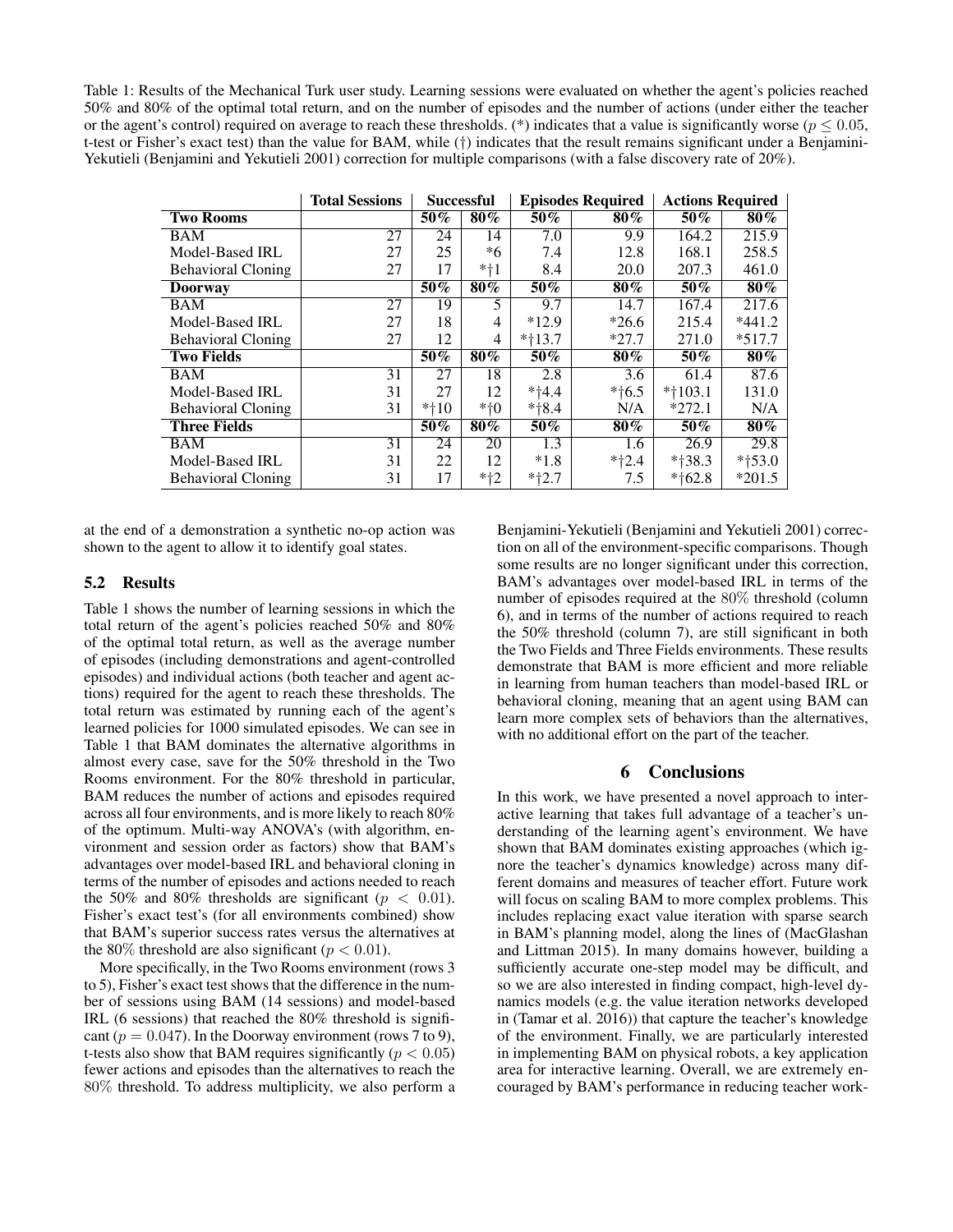load both in simulation and when learning from real humans, and our results provide a strong foundation for future work applying this approach to real-world domains.

### References

Abbeel, P., and Ng, A. Y. 2004. Apprenticeship learning via inverse reinforcement learning. In *Proceedings of the Twenty-First International Conference on Machine Learning*. ACM.

Argall, B. D.; Chernova, S.; Veloso, M.; and Browning, B. 2009. A survey of robot learning from demonstration. *Robotics and Autonomous Systems* 57(5):469 – 483.

Atkeson, C. G., and Schaal, S. 1997. Robot learning from demonstration. In *Proceedings of the Fourteenth International Conference on Machine Learning*, volume 97, 12–20.

Bain, M., and Sammut, C. 1995. A framework for behavioural cloning. In *Machine Intelligence 15*.

Benjamini, Y., and Yekutieli, D. 2001. The control of the false discovery rate in multiple testing under dependency. *Annals of statistics* 1165–1188.

Bloem, M., and Bambos, N. 2014. Infinite time horizon maximum causal entropy inverse reinforcement learning. In *Decision and Control (CDC), 2014 IEEE 53rd Annual Conference on*, 4911–4916. IEEE.

Boularias, A.; Kober, J.; and Peters, J. 2011. Relative entropy inverse reinforcement learning. In *Proceedings of the Fourteenth International Conference on Artificial Intelligence and Statistics*, 182–189.

Brafman, R. I., and Tennenholtz, M. 2002. R-max-a general polynomial time algorithm for near-optimal reinforcement learning. *Journal of Machine Learning Research* 3(Oct):213–231.

Deisenroth, M., and Rasmussen, C. E. 2011. Pilco: A modelbased and data-efficient approach to policy search. In *Proceedings of the 28th International Conference on machine learning (ICML-11)*, 465–472.

Herman, M.; Gindele, T.; Wagner, J.; Schmitt, F.; and Burgard, W. 2016. Inverse reinforcement learning with simultaneous estimation of rewards and dynamics. In *Artificial Intelligence and Statistics*, 102–110.

Knox, B.; Stone, P.; and Breazeal, C. 2013. Training a robot via human feedback: A case study. In *Social Robotics*, volume 8239 of *Lecture Notes in Computer Science*. 460–470.

Loftin, R.; Peng, B.; MacGlashan, J.; Littman, M. L.; Taylor, M. E.; Huang, J.; and Roberts, D. L. 2016. Learning behaviors via human-delivered discrete feedback: modeling implicit feedback strategies to speed up learning. *Autonomous Agents and Multi-Agent Systems* 30(1):30–59.

MacGlashan, J., and Littman, M. L. 2015. Between imitation and intention learning. In *IJCAI*, 3692–3698.

Neu, G., and Szepesvári, C. 2007. Apprenticeship learning using inverse reinforcement learning and gradient methods. In *Proceedings of the Twenty-Third Conference on Uncertainty in Artificial Intelligence*, 295–302. AUAI Press.

Ng, A. Y., and Russell, S. J. 2000. Algorithms for inverse reinforcement learning. In *Proceedings of the Seventeenth International Conference on Machine Learning*, 663–670.

Pomerleau, D. A. 1989. Alvinn: An autonomous land vehicle in a neural network. In *Advances in neural information processing systems*, 305–313.

Ramachandran, D. 2007. Bayesian inverse reinforcement learning. In *Proceedings of the Twentieth International Joint Conference on Artificial Intelligence*.

Ross, S.; Gordon, G.; and Bagnell, D. 2011. A reduction of imitation learning and structured prediction to no-regret online learning. In *Proceedings of the fourteenth international conference on artificial intelligence and statistics*, 627–635.

Sutton, R. S.; Precup, D.; and Singh, S. 1999. Between mdps and semi-mdps: A framework for temporal abstraction in reinforcement learning. *Artificial intelligence* 112(1- 2):181–211.

Syed, U.; Bowling, M.; and Schapire, R. E. 2008. Apprenticeship learning using linear programming. In *Proceedings of the 25th international conference on Machine learning*, 1032–1039. ACM.

Tamar, A.; Wu, Y.; Thomas, G.; Levine, S.; and Abbeel, P. 2016. Value iteration networks. In *Advances in Neural Information Processing Systems*, 2154–2162.

Vroman, M. C. 2014. *Maximum likelihood inverse reinforcement learning*. Ph.D. Dissertation, Rutgers The State University of New Jersey-New Brunswick.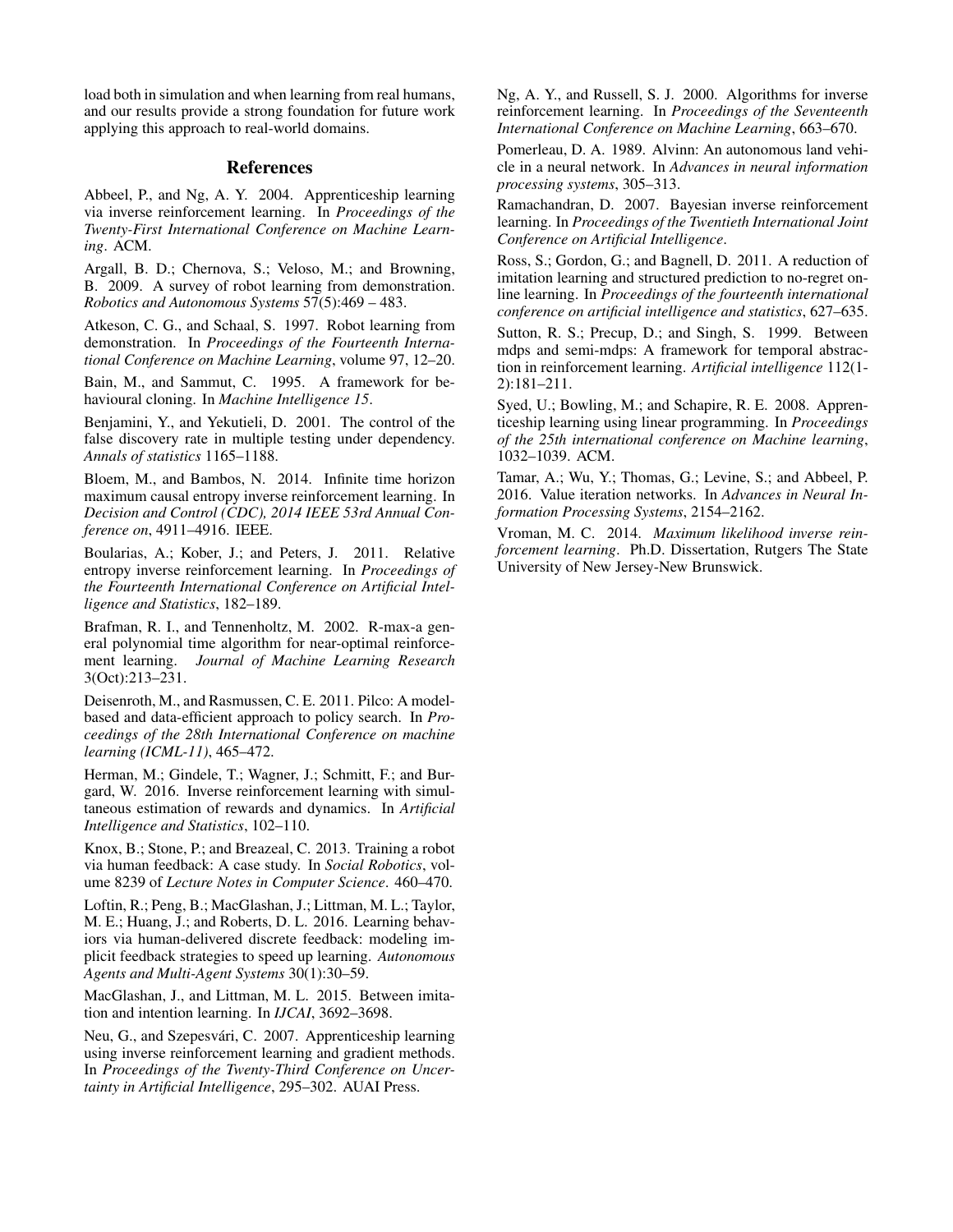

## Appendix A User Interface for Human-Subjects Experiments

You can show the robot what to do by controlling it yourself. To start, practice moving the robot around using the ARROW keys. You can move the robot up, down, left and right.

**Tutorial** 

Figure 5: A screen shot of the user interface for the user study conducted through Amazon Mechanical Turk. The interface is currently in the tutorial mode for the navigation domain.



You can show the robot what to do by controlling it yourself. To start, practice moving the robot around using the ARROW keys. You can move the robot up, down, left and right.

Figure 6: A screen shot of the user interface for the user study conducted through Amazon Mechanical Turk. The interface is currently in the tutorial mode for the farming domain.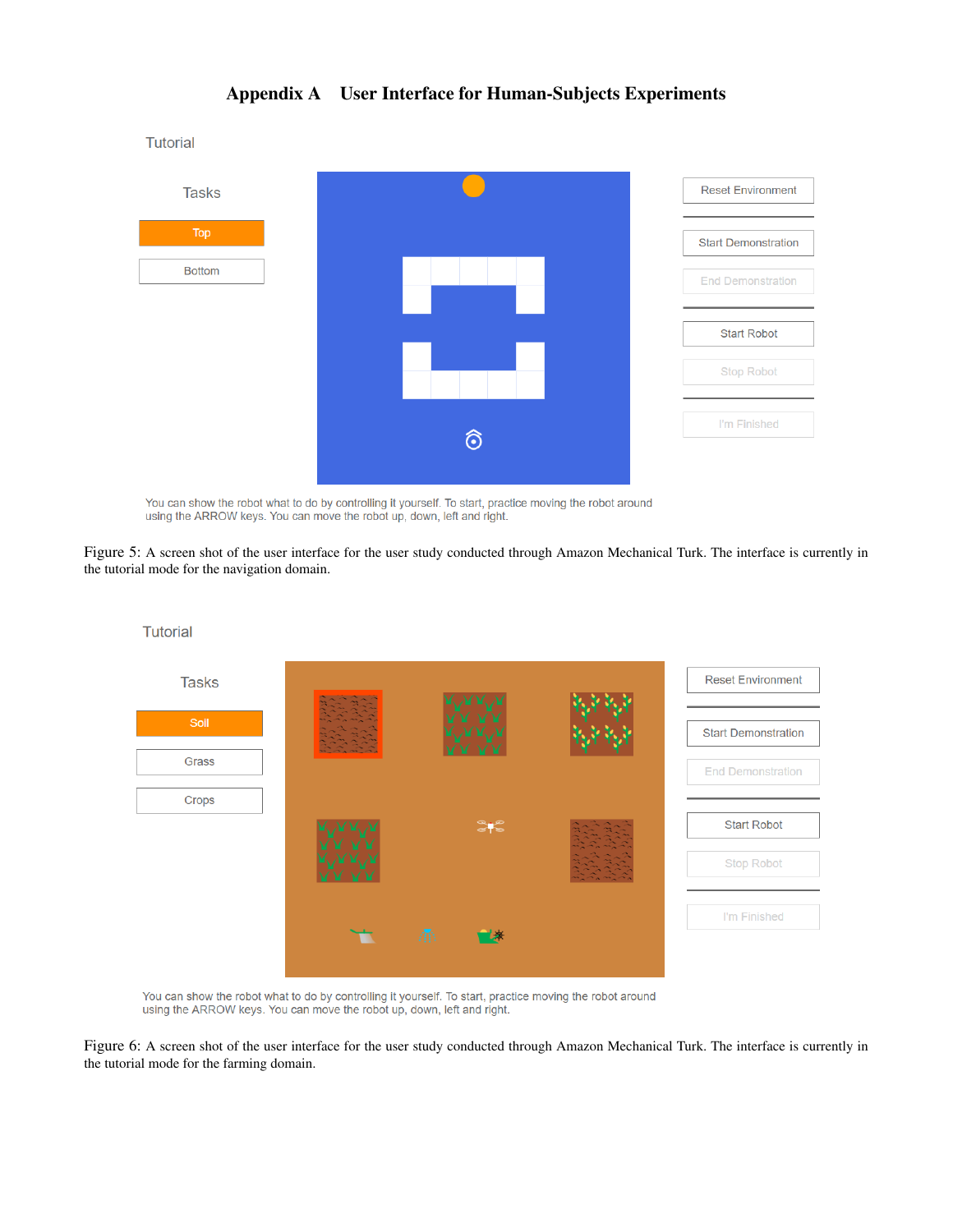

Figure 7: The four navigation environments used in the simulated teacher experiments, including the Doorway and Two Rooms environments used in the human subjects experiments. Orange circles indicate goal locations, with each goal defining a different task. White squares indicate states blocked by obstacles.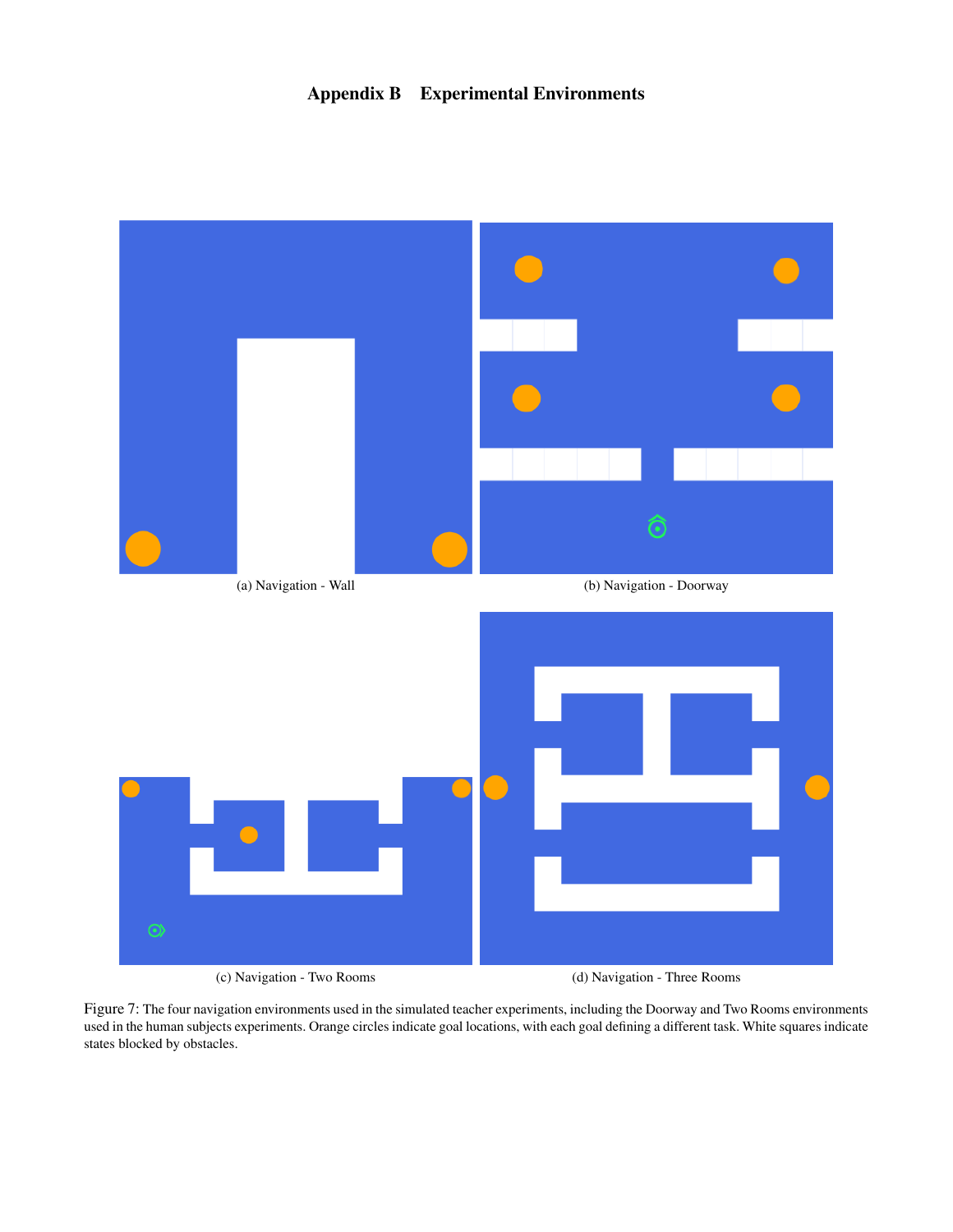

Figure 8: The two gravity environments used in the simulated teacher experiments. Orange circles indicate goal locations, with each goal defining a different task. Arrows indicate states that change the direction of the gravity, but the agent can only see the color of these arrows, not their direction. The unknown dynamics consist of the mapping from colors to gravity directions.



(a) Farming - Two Fields (b) Farming - Three Fields

Figure 9: The environments used in both the simulated teacher and human subjects experiments. Target Fields are highlighted with green squares, with each target field defining a different task. Also visible are the agent itself (the blue drone), and the three farm implements (only the plow and sprinkler are available in (b)).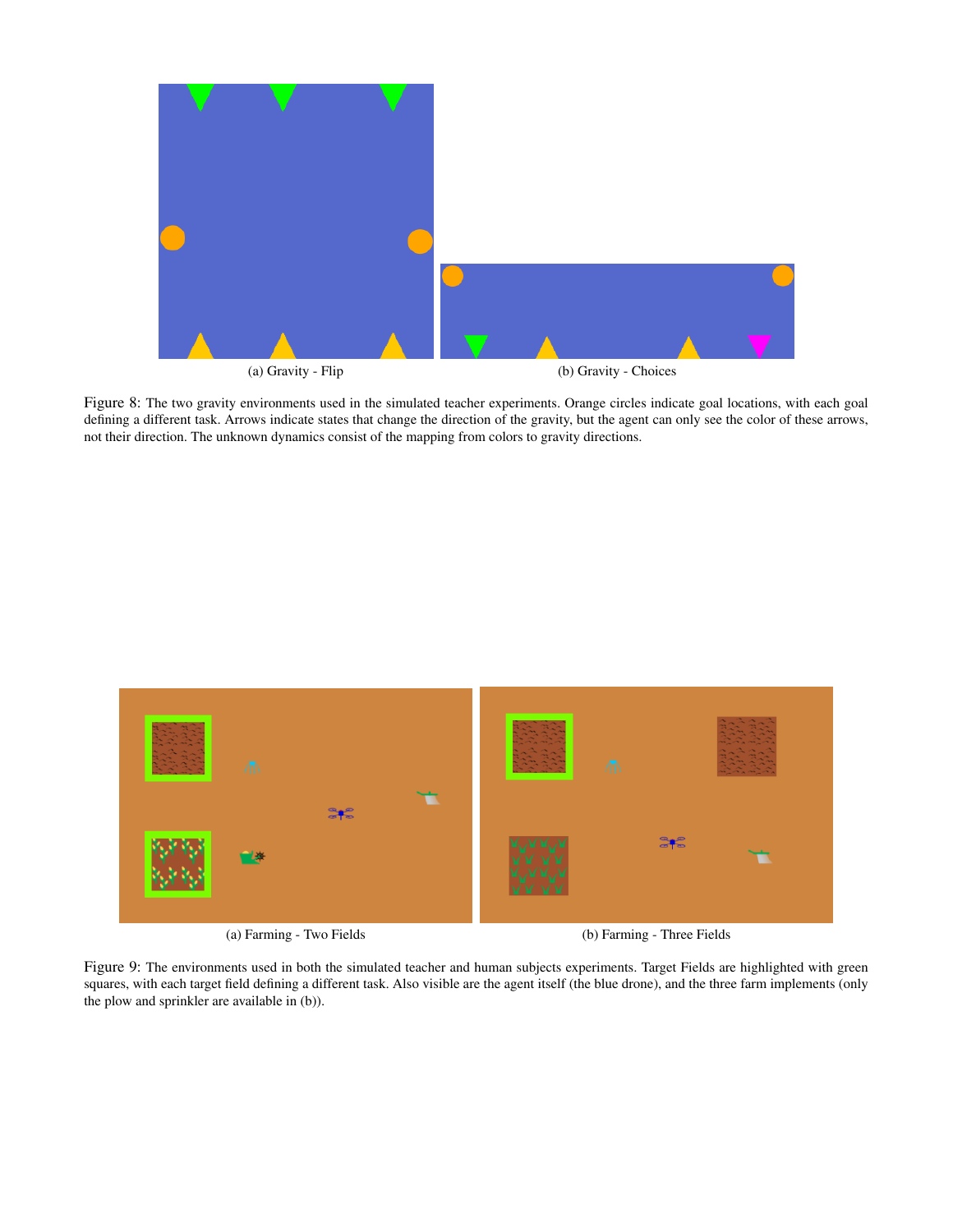## Appendix C Simulation Results



Figure 10: The total return (averaged over 50 episodes) of the policies learned by BAM, model-based IRL, and behavioral cloning, as a percentage of the total return for the optimal policies. Total return is the sum of the returns for each task. Curves are averages over 50 separate agents learning from scratch. Shaded regions show the standard errors of the means.



Figure 11: The total return (averaged over 50 episodes) of the policies learned by BAM, model-based IRL, and model-based IRL with global costs, as a percentage of the total return for the optimal policies. Total return is the sum of the returns for each task. Curves are averages over 50 separate agents learning from scratch. Shaded regions show the standard errors of the means.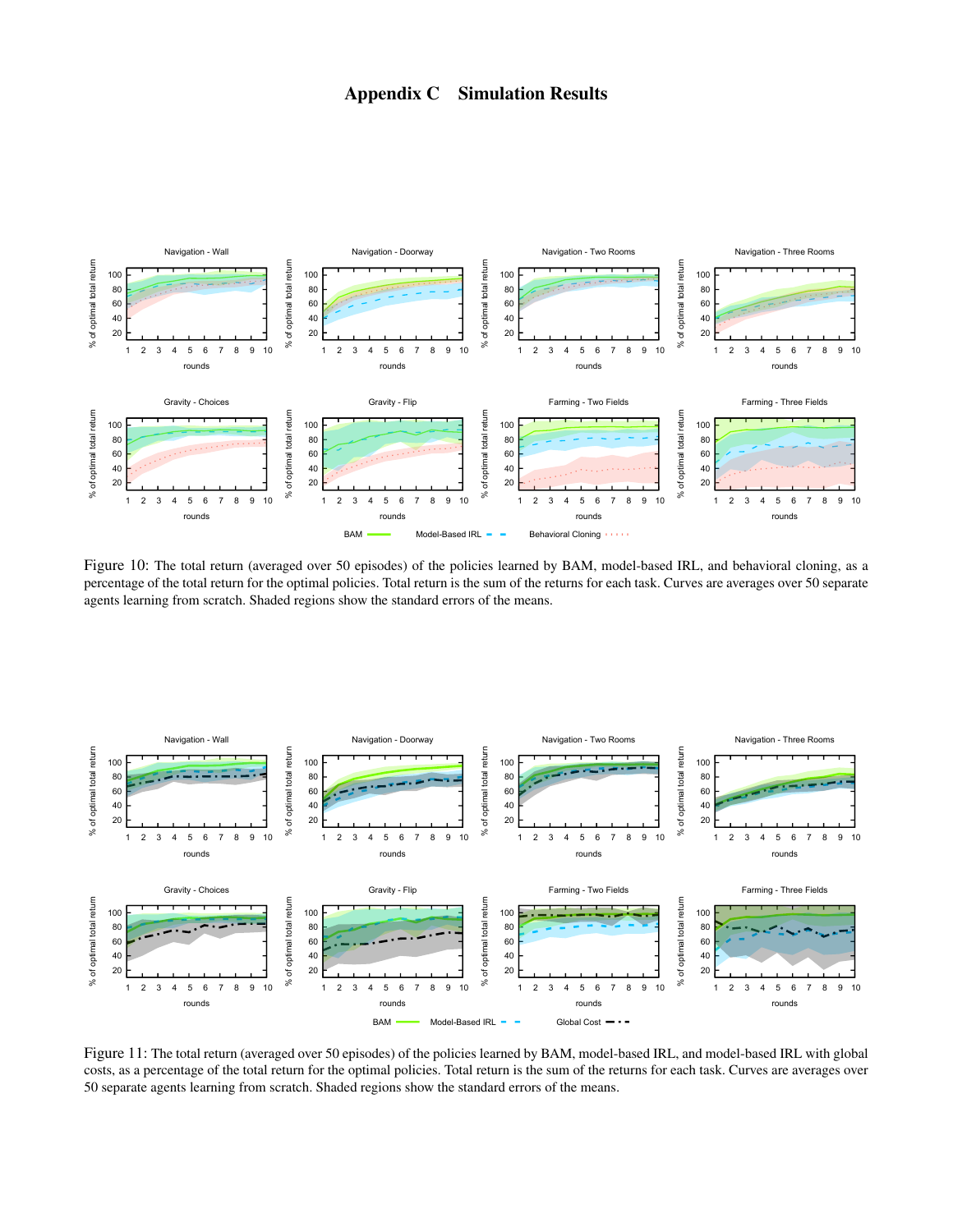

Figure 12: The total return (averaged over 50 episodes) of the policies learned by BAM, model-based IRL, and behavioral cloning, as a percentage of the total return for the optimal policies, learning from demonstrations and feedback combined. Curves are averages over 50 separate agents learning from scratch. Shaded regions show the standard errors of the means.